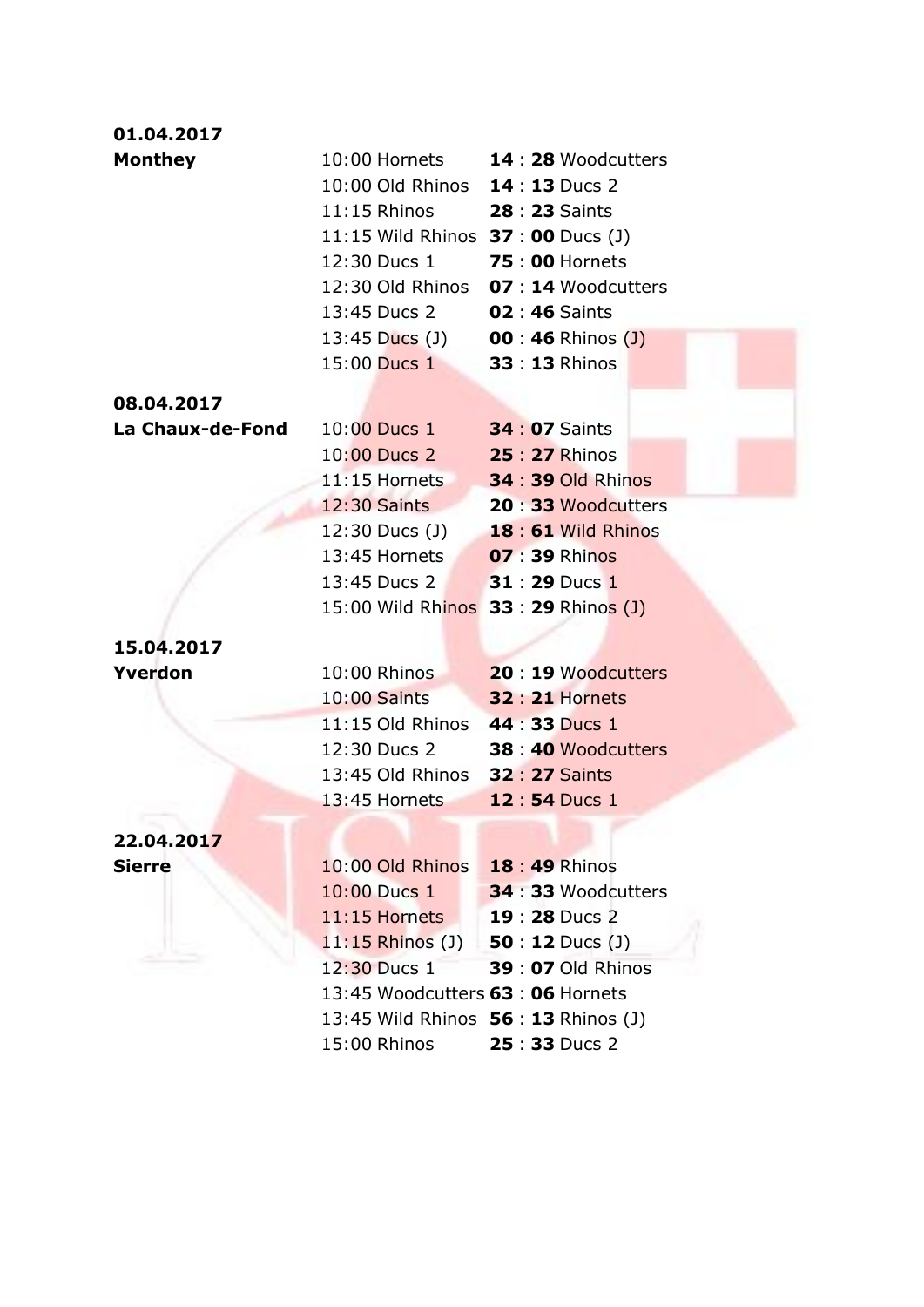| 29.04.2017                                              |                                       |                                      |
|---------------------------------------------------------|---------------------------------------|--------------------------------------|
| La Chaux-de-Fond 10:00 Rhinos 21 : 15 Hornets           |                                       |                                      |
|                                                         | 10:00 Woodcutters <b>12:57</b> Ducs 2 |                                      |
|                                                         |                                       | 11:15 Saints <b>25:44 Old Rhinos</b> |
|                                                         | 12:30 Rhinos <b>25:21</b> Ducs 1      |                                      |
|                                                         | 13:45 Hornets 12:55 Saints            |                                      |
|                                                         |                                       | 13:45 Ducs 2 08 : 56 Old Rhinos      |
|                                                         | 15:00 Woodcutters 34:43 Ducs 1        |                                      |
| 06.05.2017                                              |                                       |                                      |
| Yverdon                                                 | 10:00 Ducs 1 46 : 26 Ducs 2           |                                      |
|                                                         | 10:00 Woodcutters 20: 19 Saints       |                                      |
|                                                         |                                       | 11:15 Old Rhinos 37: 20 Hornets      |
|                                                         |                                       | 11:15 Ducs (J) 06 : 42 Wild Rhinos   |
|                                                         | 12:30 Saints <b>13:42</b> Ducs 1      |                                      |
|                                                         | 13:45 Woodcutters 26: 25 Rhinos       |                                      |
|                                                         |                                       | 13:45 Rhinos (J) 50 : 12 Ducs (J)    |
|                                                         |                                       | 15:00 Wild Rhinos 32: 20 Rhinos (J)  |
|                                                         |                                       |                                      |
| 13.05.2017                                              |                                       |                                      |
| <b>Chailly-sur-Montreux</b> 10:00 Saints 40 : 21 Rhinos |                                       |                                      |
|                                                         |                                       | 11:15 Ducs 2 34:08 Hornets           |
|                                                         |                                       | 12:30 Rhinos <b>19:13</b> Old Rhinos |
|                                                         | <b>13:45 Saints</b>                   | 41 : 26 Ducs 2                       |
|                                                         |                                       | 15:00 Woodcutters 14: 34 Old Rhinos  |
| 20.05.2017                                              |                                       |                                      |
| <b>Monthey</b>                                          |                                       | 9:00 Ducs 1 33 : 27 Woodcutters      |
|                                                         | 10:15 Rhinos                          | $26:00$ Old Rhinos                   |
|                                                         |                                       | 11:30 Wild Rhinos 43: 20 Rhinos (J)  |
|                                                         |                                       | 12:45 Woodcutters 12:27 Old Rhinos   |
|                                                         | 14:00 Ducs 1                          | 20:38 Rhinos                         |
|                                                         |                                       |                                      |
|                                                         |                                       |                                      |
|                                                         |                                       |                                      |